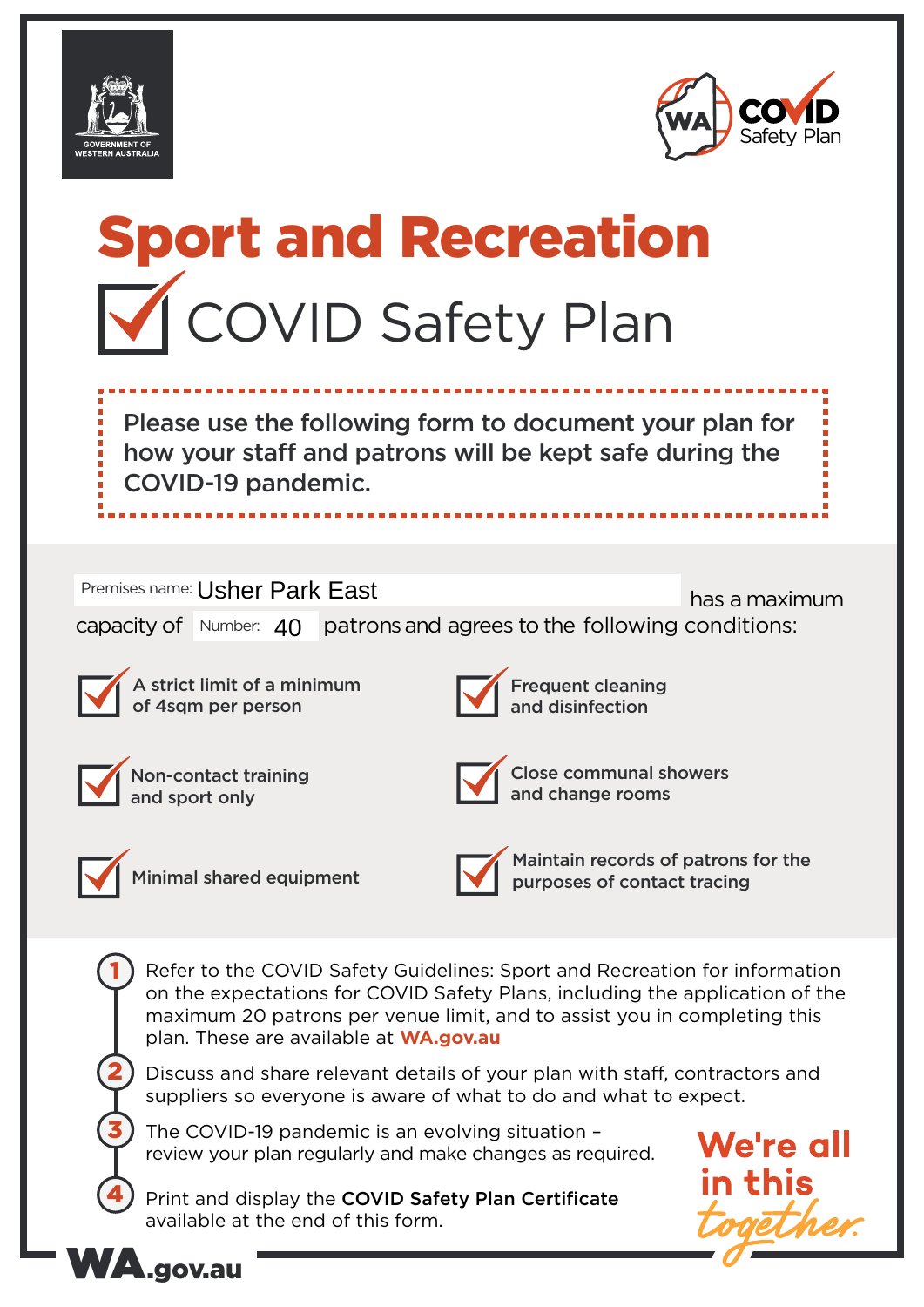| <b>Premises details</b> |                               |                  |                       |
|-------------------------|-------------------------------|------------------|-----------------------|
| Premises name:          | <b>Usher Park east</b>        | Prepared by:     | <b>Andrew Reilly</b>  |
| Type of premises:       | Open air grass sporting venue | Position title:  | <b>Vice President</b> |
| Street address:         | 332 Egan Street, Kalgoorlie   | Completion date: | 20/05/2020            |
| Contact no:             | 0408797862                    | Revision date:   |                       |
| Email:                  | andrew@asseteng.com.au        |                  |                       |

**\*** For the sections below, please complete the form and attach additional pages or information as required.

# **1. Physical and social distancing**

• What will be done to implement physical distancing guidelines?

**Consider:** physical distancing for staff and patrons; occupancy limits based on 4sqm requirements; management of waiting areas etc.

• Communicate to participants and guardians the importance of social distancing prior to conducting the first training session: "Get in, train, get out" message.

- Participants are not to arrive more than 15 minutes early and must depart straight after training.
- Where possible, parents are to remain in the car during training.

• Markers on the ground where participants are to leave their bag if they bring one to the session. Markers to be at least 1.5m apart. Water bottles to be left on markers to reduce gatherings.

• Any training activity that includes participants to line up, cones must be spaced 1.5m apart to identify where to stand.

Cones to be used to split training areas for different groups. 15 minute break between sessions to prevent participant crossover and cleaning of shared equipment.

# **2. Hygiene**

• How will you ensure required hygiene standards are maintained?

**Consider:** hygiene protocols and practices; supply of cleaning and sanitiser products etc.

- Communicate to participants and guardians the importance of downloading the COVIDSafe App.
- Ensure that all coaches and participants clean hands with alcohol-based rub pre and post training.
- Minimal use of bathrooms. Signage to be installed promoting good hygiene.
- Communicate to players and guardians the importance of having personal hand sanitiser at training
- Coach to obtain large hand sanitiser bottle to sanitise any participants without personal hand sanitiser. No shared equipment except for footballs. Only coach to touch markings like cones.
- Thoroughly clean all equipment pre and post training with appropriate cleaning equipment,

comprising spray on disinfectant and anitbacterial wipes with an active chloride ingredient.

• Communicate to participants and guardians that if they are feeling unwell, they must stay at home.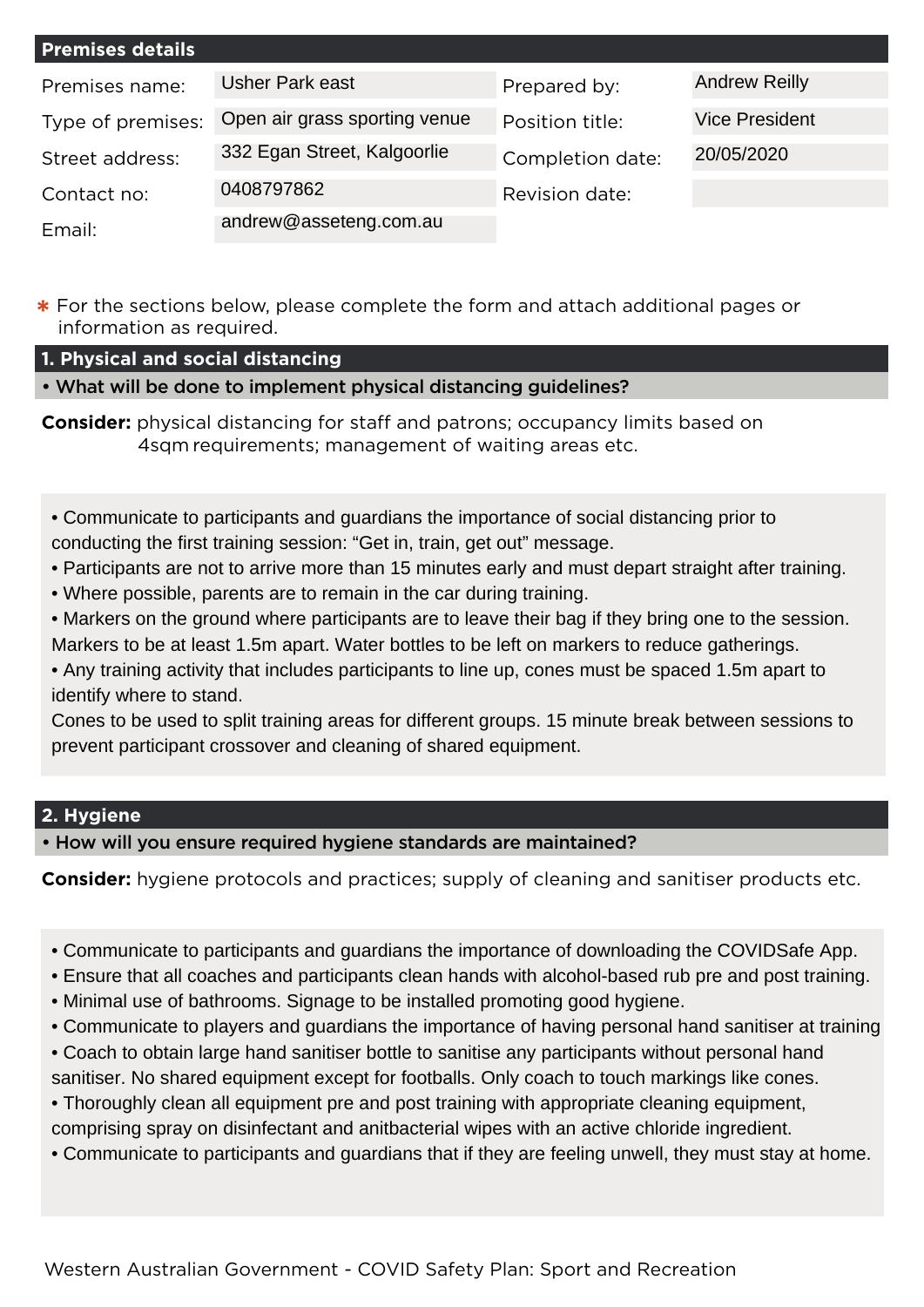## **3. Staff training and education**

• How will you ensure all your workers know how to keep themselves and others safe from exposure to COVID-19?

**Consider:** staff training; records of training; additional education; signage; guidance material etc.

• KCFC coaches will undertake COVID-19 Infection Control training at

 $Yes|\boldsymbol{\checkmark}|$  No

http://www.covid-19training.gov.au/

- Records of training participants will be maintained by KCFC and forwarded to GSA weekly.
- All staff and coaches to encouraged to download the COVIDSafe app and ensure it is active.
- Coaches and all other relevant stakeholders will be provided with a copy of the State Government,
- Football West and GSA guidelines and additional protocols to be adhered to at this venue.

## **4. Compliance**

• I am aware that in addition to the legal obligations arising from the Emergency Management Act 2005 and the Directions made under that Act, I must continue to comply with relevant existing legislation and regulations, including WorkSafe legislation.

## **Comments:**

## **5. Response planning**

• How will you respond to an exposure or suspected exposure to COVID-19 within your premises?

**Consider:** records of patrons; cleaning procedures; referrals to relevant authorities; regular review of procedures etc.

- A hard copy list of all program session attendees will be kept at each session.
- If you are aware that someone with a case of COVID-19 has attended a session call the COVID-19 Public Hotline 24/7 on 1800 020 080 and follow the advice of health officials.
- Where a person attending is displaying COVID-like symptoms or shares information (e.g. they have been in close contact with someone that has the virus) that causes you to have reasonable concerns about their health and the health of others attending then:

o Keep others away from the person, Seek advice and assess the risks, Ensure the person has safe transport home or to a medical facility if necessary, Close the affected areas until they have been cleaned and disinfected, Assist public health to identify close contacts in attendance, Review risk assessment. Complete deep clean as directed under FW and GSA overall guidelines.